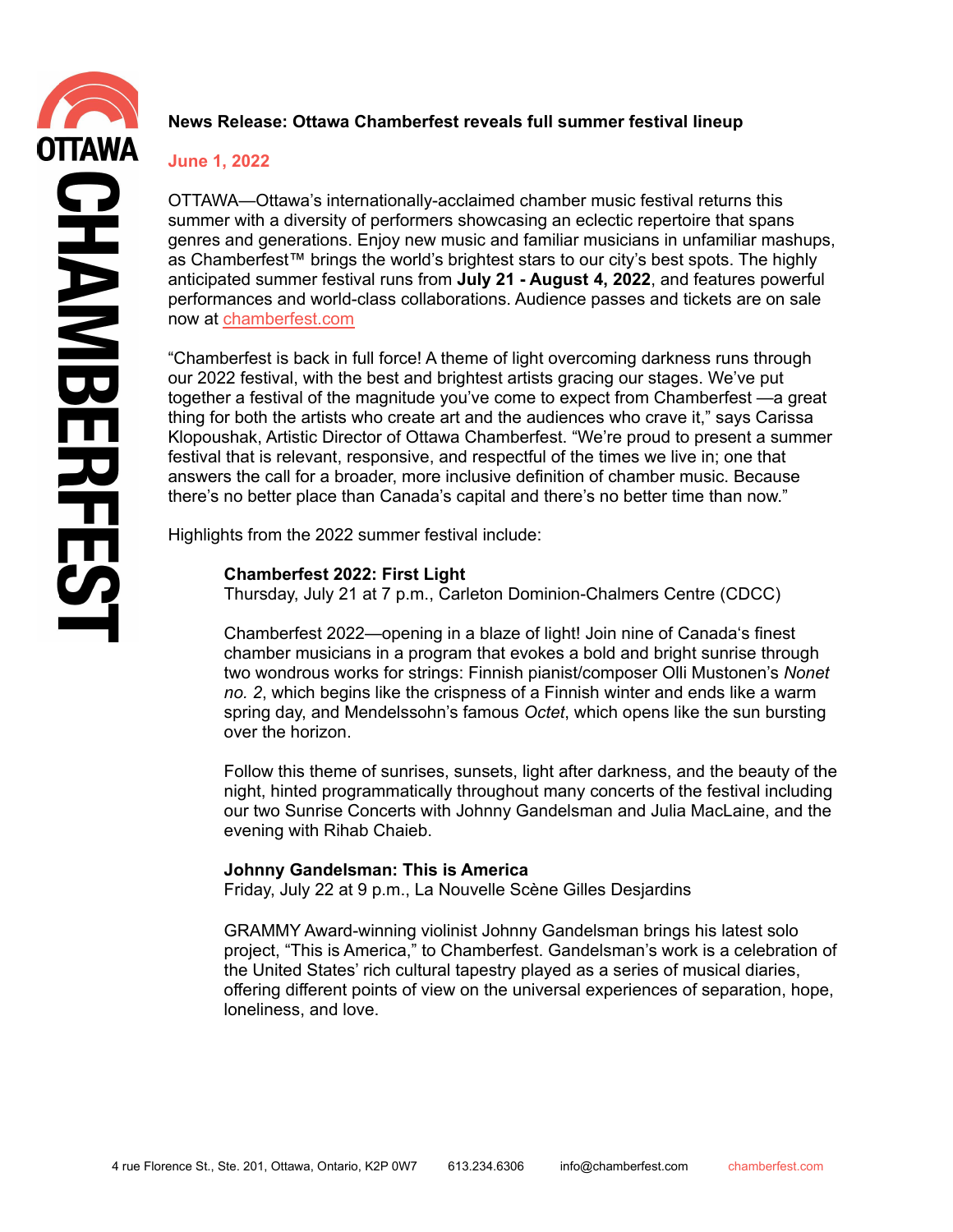#### **Imani Winds**

Sunday, July 24 at 7 p.m., CDCC

Constantly expanding the boundaries of chamber music for wind quintets, GRAMMY-nominated Imani Winds bring their technical ease and compelling playing to the Chamberfest stage. Their vast repertoire, built over the 25 seasons they've played together, spans the classics, countless new commissions, and their own arrangements infused with diverse influences reflecting the times we live in.

### **Quatuor Danel**

Tuesday, July 26 at 2 p.m., MacKay United Church

Quatuor Danel celebrates its 30th anniversary in 2022. Known for their deeply personal interpretations and fresh vision of traditional quartet repertoire, the long-time Chamberfest fan favourites return to Ottawa for an intimate afternoon appearance including quartets by Haydn, Beethoven, and Shostakovich.

## **BLISK**

Tuesday, July 26 at 9 p.m., La Nouvelle Scène Gilles Desjardins

A synthesis of polyphonic Eastern European song, dance, and hypnotic percussion, BLISK's performances can be described as a musical journey through Ukraine, Poland, Russia, the Balkans, and beyond. The Toronto-based all-female trio was brought together by a deep love and respect for the ancient songs and dances of these regions, bringing the tunes to life in the modern world through unique original compositions, storytelling, dance, and distinctive arrangements of traditional folk music.

#### **Tafelmusik: La Stravagante**

Thursday, July 28 at 7 p.m., CDCC

A quintet of musicians from the renowned Tafelmusik Baroque Orchestra take centre stage at Carleton Dominion-Chalmers Centre to share a program that celebrates the *stylus fantasticus*, an experimental and audacious method of composing all the rage in 17th-century Italy. Join them on a journey through fascinating and extravagant pieces that display genius and unbridled virtuosity.

#### **Cris Derksen Quartet**

Friday, July 29 at 9 p.m., La Nouvelle Scène Gilles Desjardins

A talent with an undeniably modern sound, Cris Derksen effortlessly weaves her background in classical music, her Indigenous ancestry, and a modern electronic twist into a result that defies genres. Derksen's quartet comprises cello, dancer, drummer, and singer for an experience that walks the line between traditional and contemporary.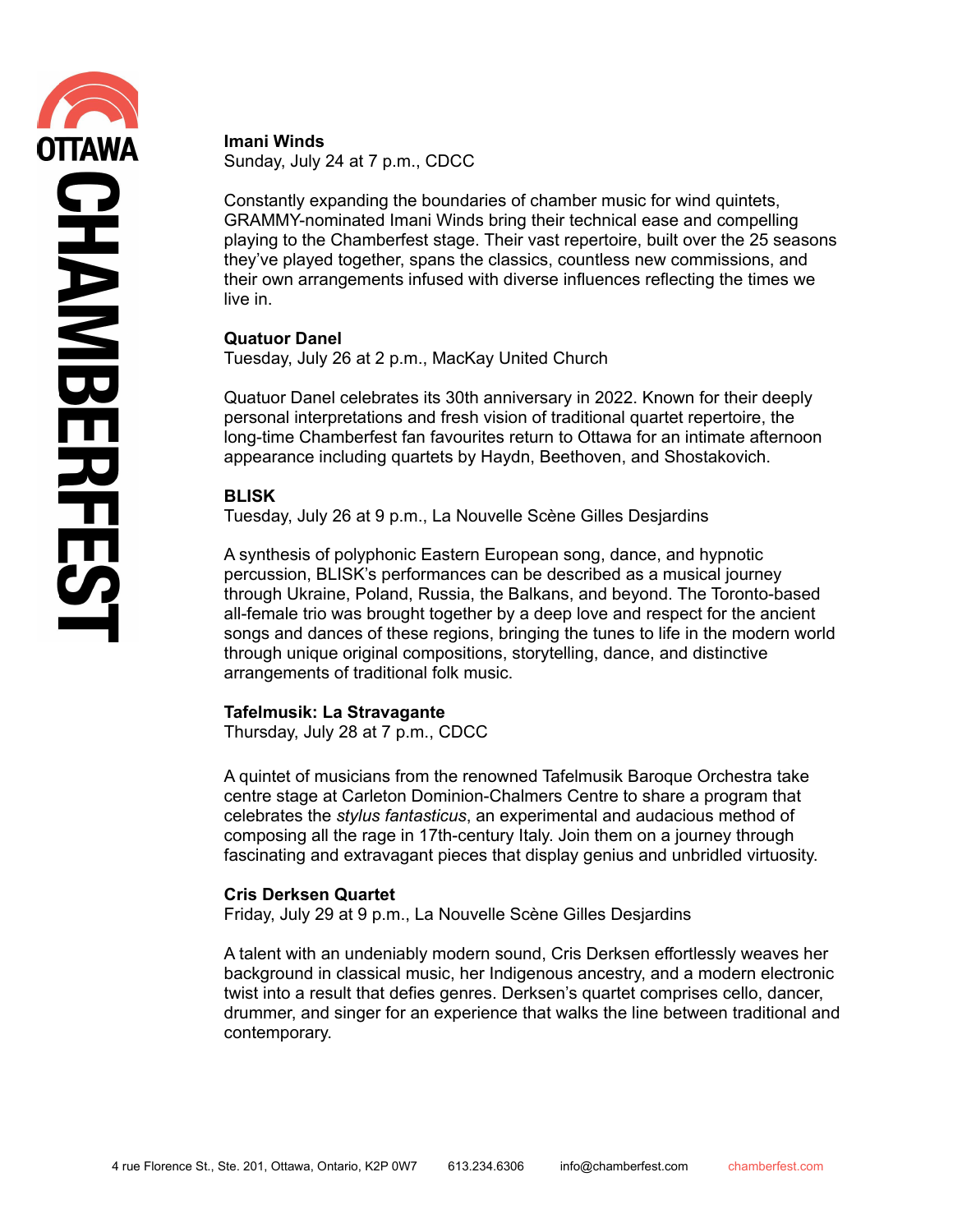**Rachel Fenlon: Winterreise** Saturday, July 30 at 11 a.m., CDCC

A musician that defies convention, Rachel Fenlon is a soprano and pianist who performs song recitals accompanying herself on the piano, drawing from a singer-songwriter approach. Experience a performance of Schubert's *Winterreise* like you have never heard before–and won't hear anywhere else again!

# **The Rest is History: Celebrating 50 Years of Kun**

Saturday, July 30 at 7 p.m., CDCC

Presented in partnership with The Kun Shoulder Rest in celebration of their 50th Anniversary, this magnificent event celebrates the global success of this Ottawa-based company and the accomplishments and generosity of Marina and Joseph Kun.

The evening will showcase electrifying performances by Kun "Featured Artist" Lara St. John alongside [members of] the Gryphon Trio, Chamberfest Artistic Director Carissa Klopoushak, and Afro-Cuban woman-led ensemble OKAN, performing music inspired by the 50 years of Kun history and the family behind the business.

## **Hinrich Alpers: Beethoven I and Beethoven II**

Monday, August 1 at 11 a.m. and Wednesday, August 3 at 7 p.m., CDCC

Making his long-anticipated return after his landmark performances at 2019's Chamberfest, German pianist Hinrich Alpers continues his cycle of Beethoven's solo piano sonatas. These programs feature the epic *Waldstein* and *Tempest* sonatas and the explosive *Appassionata* and lovely *À Thérèse* sonatas respectively, performed by a musician who has quickly become a Chamberfest favourite.

## **Montreal Horn Stars**

Tuesday, August 2 at 9 p.m., Club SAW

The Montreal Horn Stars take the brass quintet (with drums!) to new heights with inventive arrangements and loads of improvisation in a groovy, eclectic concert that blends pop, jazz, and classical.

## **Cheng² Duo**

Wednesday, August 3 at 11 a.m., CDCC

Chamberfest is thrilled to once again host Ottawa's own Cheng² Duo. Siblings Bryan and Silvie Cheng present a program featuring Pärt's mesmerizing *Fratres*, Piazzolla's inspired *Le Grand Tango*, and Brahms' powerful *Cello Sonata No. 1*.